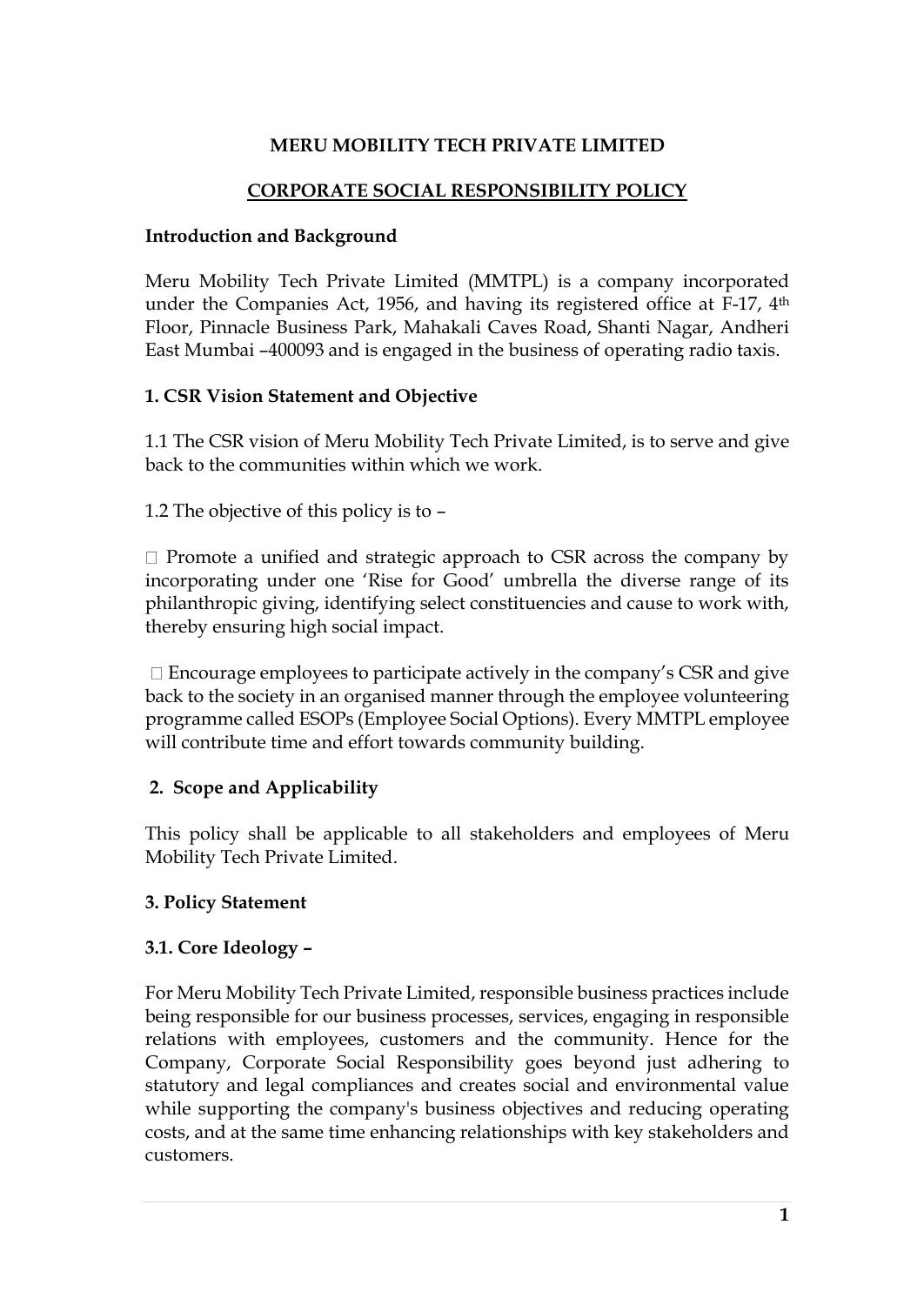This is clearly articulated in the redefined Core Purpose which reads as "we will challenge conventional thinking and innovatively use all our resources to drive positive change in the lives of our stakeholders and communities across the world, to enable them to Rise".

All CSR projects will be in line with the CSR vision, as well as areas listed in Schedule VII of the Companies Act, 2013. CSR projects will be undertaken in India except for training of Indian sports personnel representing any State or Union territory at national level or India at international level. It will not include the activities undertaken in pursuance of normal course of business of the Company, projects benefitting the employees of the Company (as defined in clause (k) of section 2 of the Code on Wages, 2019 (29 of 2019) and as amended from time to time) , or contributions of any amount directly or indirectly to any political party.

All CSR activities will be in project mode and will not include activities supported on sponsorship basis for deriving marketing benefits for its products or services or activities carried out for fulfilment of any other statutory obligations under any law in force in India.

# **3.2. Total Outlay –**

In line with the Companies Act 2013, MMTPL outlay will be 2% average net profits made during the 3 immediately preceding financial years specifically towards CSR initiatives. For this purpose, the net profit and average net profit shall be calculated in accordance with the provisions of section 198 of the Act read with the Companies (Corporate Social Responsibility Policy) Rules, 2014, as amended from time to time ("the Rules").

The Company may spend up to 5% of the total CSR expenditure in one financial year on administrative expenses relating to the general management and administration of CSR functions in the company.

The surplus arising out of the CSR activities will not be considered as a part of the business profits of the Company and shall be ploughed back into the same project, or shall be transferred to the Unspent CSR Account and it should be spent in pursuance of this CSR policy and annual action plan of the Company, or the Company may transfer such surplus amount to a Fund specified in Schedule VII of the Act, within a period of six months of the expiry of the financial year.

Any unspent amount, other than unspent amount relating to an ongoing project, will be transferred to a Fund specified in Schedule VII, within a period of six months of the expiry of the financial year. Further, unspent CSR funds of ongoing projects will be transferred within a period of 30 days from the end of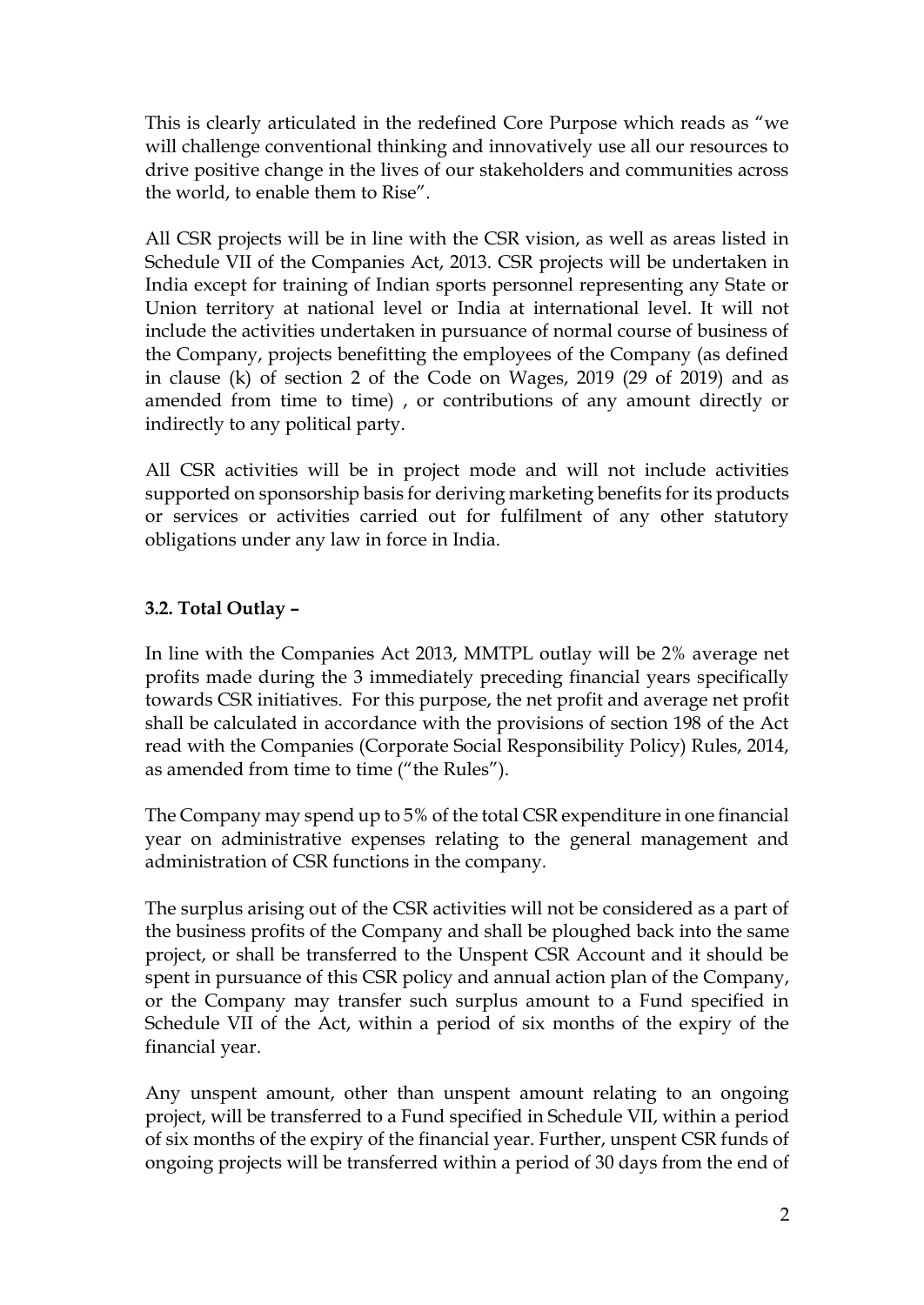the financial year to a special account opened by the company in any scheduled bank called the "Unspent Corporate Social Responsibility Account". Such amount shall be spent by the company towards CSR within a period of 3 financial years from the date of such transfer, failing which, the company shall transfer the same to a Fund specified in Schedule VII, within a period of 30 days from the date of completion of the third financial year.

### **3.3 Allocation of Resources & Thrust Areas –**

The MMTPL CSR Committee will contribute 2% of the average net profits made during the three immediately preceding financial years to undertake CSR initiatives which meet the needs of the local communities where we operate.

Our commitment to CSR will be manifested by investing resources in the following areas mentioned below in accordance with as well as those mentioned in Schedule VII of the Act –

1. Eradicating hunger, poverty and malnutrition, promoting healthcare including preventive health care and sanitation including contribution to the Swach Bharat Kosh set-up by the Central Government for the promotion of sanitation and making available Safe drinking water;

2. Promoting education, including special education and employment enhancing vocation skills especially among children, woman, elderly & the differently abled and the livelihood enhancements projects;

3. Welfare of Transportation related community.

4. Welfare of the Neighbouring Community around MTBL offices, plant, facilities.

5. Promoting gender equality, empowering women, setting up homes and hostels for woman & orphans; setting up old age homes, daycare centers, and such other facilities for senior citizens  $\&$  measures for reducing inequalities faced by social & economically backward groups;

6. Ensuring environmental sustainability, ecological balance, Protection of flora & fauna, animal welfare, agroforestry, conservation of natural resources & maintaining quality of soil, air & water including contribution to Clean Ganga Fund set-up by the Central Government for rejuvenation of river Ganga;

7. Protection of national heritage, art & culture including restoration of buildings & sites of historical importance & works of art; setting up of public libraries, promotion & development of traditional arts & handicrafts.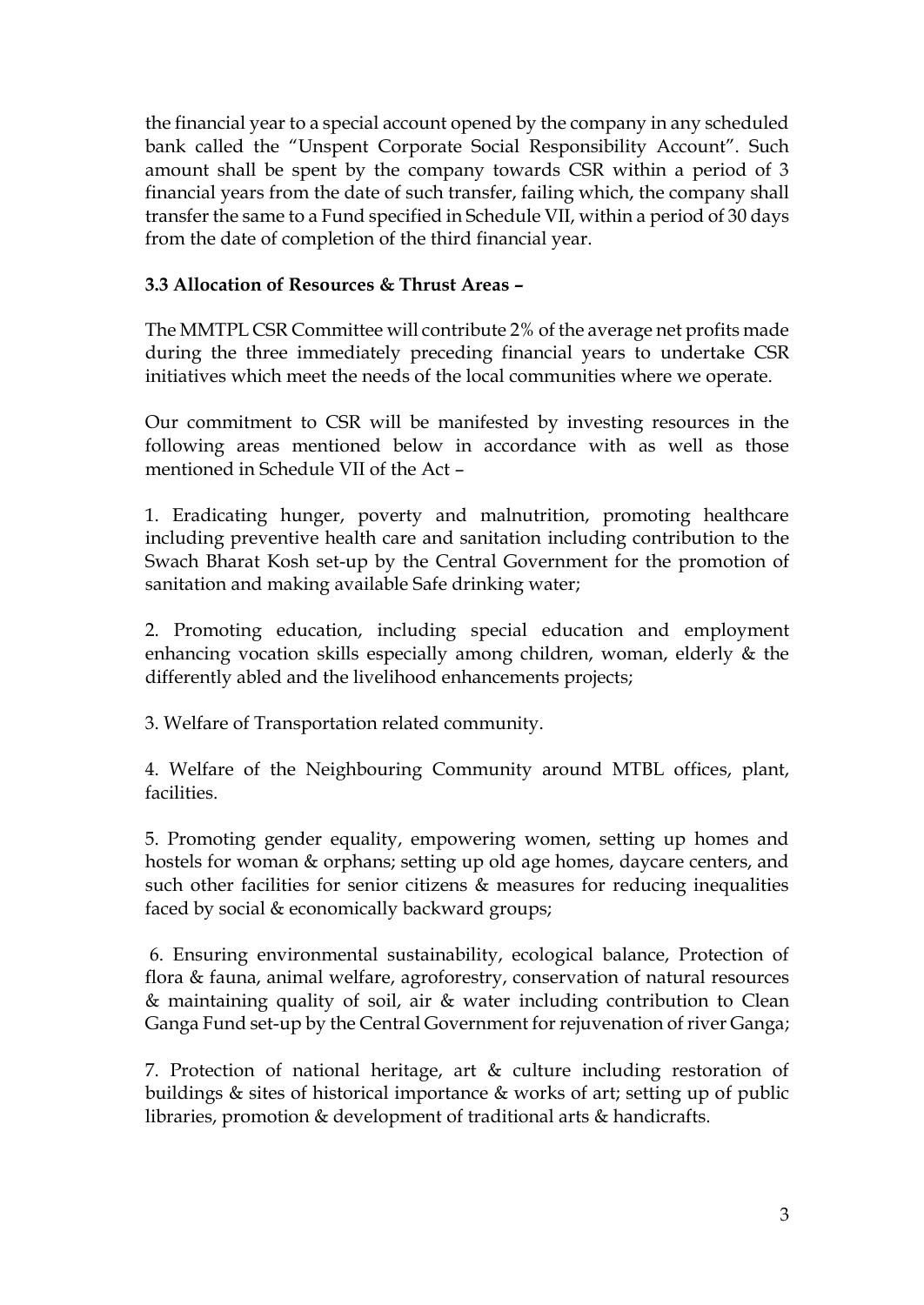8. Measures for the benefit of armed forces veterans, war widows and their dependents, Central Armed Police Forces (CAPF) and Central Para Military Forces (CPMF) veterans, and their dependents including widows;

9. Training to promote rural sports, nationally recognized sports, paralympic sports and Olympic sports;

10. Contribution to the Prime Minister's National Relief Fund or or Prime Minister's Citizen Assistance and Relief in Emergency Situations Fund (PM CARES Fund) or any other fund set up by the Central Government for socioeconomic development and relief and welfare of the Scheduled Castes, the Scheduled Tribes, other backward classes, minorities and women;

11. Contribution to incubators or research and development projects in the field of science, technology, engineering and medicine, funded by the Central Government or State Government or Public Sector Undertaking or any agency of the Central Government or State Government;

12. Contributions to public funded Universities; Indian Institute of Technology (IITs); National Laboratories and autonomous bodies established under Department of Atomic Energy (DAE); Department of Biotechnology (DBT); Department of Science and Technology (DST); Department of Pharmaceuticals; Ministry of Ayurveda, Yoga and Naturopathy, Unani, Siddha and Homoeopathy (AYUSH); Ministry of Electronics and Information Technology and other bodies, namely Defense Research and Development Organisation (DRDO); Indian Council of Agricultural Research (ICAR); Indian Council of Medical Research (ICMR) and Council of Scientific and Industrial Research (CSIR), engaged in conducting research in science, technology, engineering and medicine aimed at promoting Sustainable Development Goals (SDGs)Contributions or funds provided to technology incubators located within academic institutions which are approved by the Central Government;

13. Rural development projects;

14. Slum area development .

Explanation- For the purpose of this item, the term 'slum area' shall mean any area declared as such by the Central Government or any State Government or any other competent authority under any law for the time being in force.

15. disaster management, including relief, rehabilitation and reconstruction activities

The surplus arising out of the CSR activities will not be considered as a part of the business profits of the company and shall be ploughed back into the same project, or shall be transferred to the Unspent CSR Account and spent in pursuance of the CSR policy and annual action plan of the company, or shall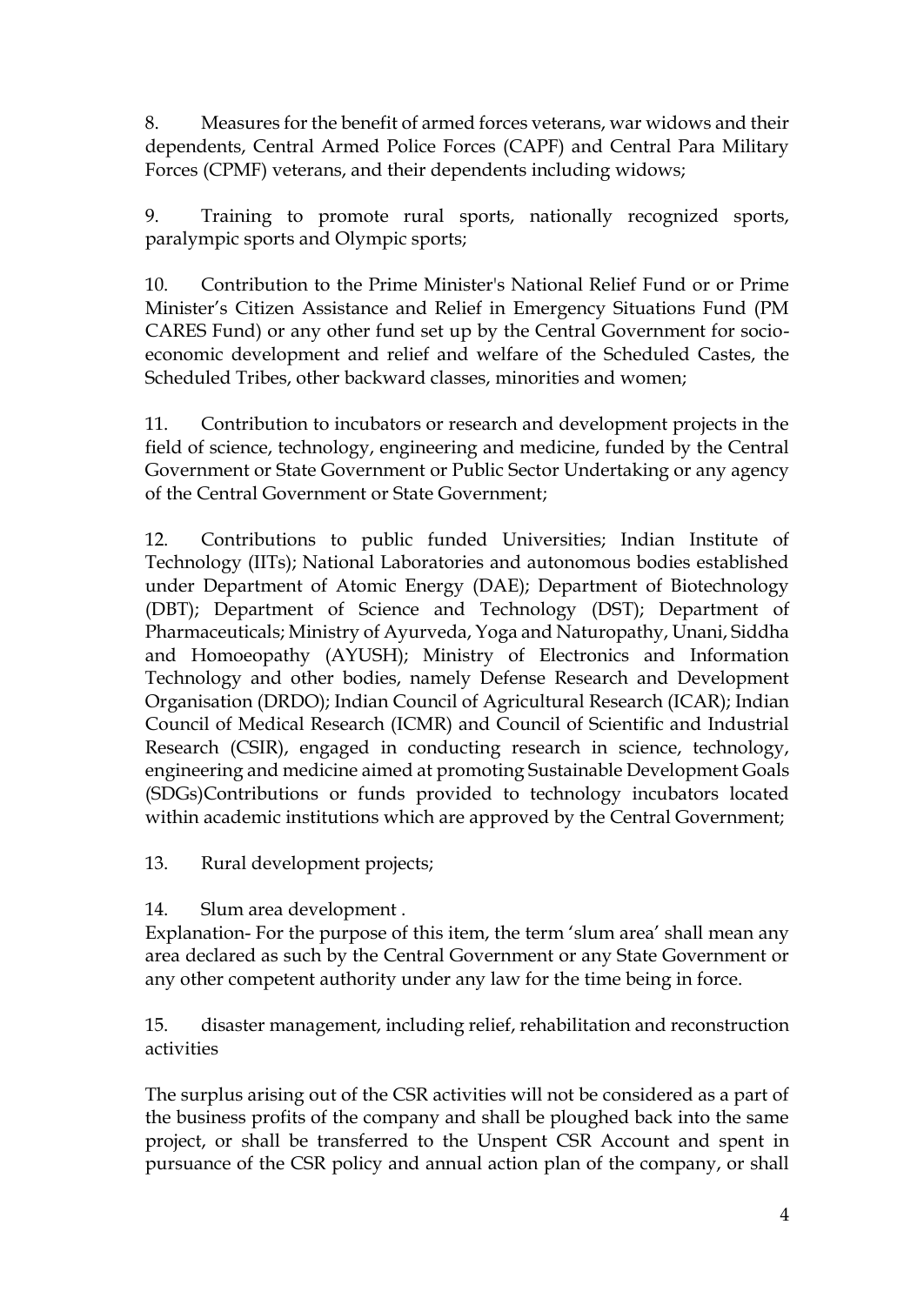be transferred to a Fund specified in Schedule VII, within a period of six months of the expiry of the financial year, as required under the provisions of the Act.

CSR initiatives will be implemented either directly by the Company through its ESOPs (Employee Social Options) programme, where the employees will directly implement the CSR projects, or through implementing partners which include a company established under section 8 of the Act, or a registered public trust or a registered society having an established track record of at least 3 years in undertaking similar activities for which the grant is being given. These organizations would need to be registered under section 12A and 80 G of the Income Tax Act, 1961 (43 of 1961). The above entities shall register with the Central Government by filing the form CSR-1 electronically with the Registrar, with effect from the 1st April 2021.

The Company may engage International Organisations (as defined in Clause 2(g) of the Companies (Corporate Social Responsibility Policy) Rules 2014) for designing, monitoring, and evaluation of CSR Projects as well as capacity building of their personnel.

The Company may also collaborate with other companies to undertake CSR projects, provided the CSR Committees of the respective companies are able to report separately on such projects.

### **3.5 Governance and Monitoring process of CSR activities**

The Company has a well-defined and robust governance structure to oversee the implementation of the CSR Policy and monitoring of CSR projects as per the requirements of Section 135 of the Companies Act, 2013. **Board-level CSR Committee –**

The Board level Corporate Social Responsibility Committee (CSR Committee) of the Company shall be responsible for formulating and recommending to the Board the CSR policy and a CSR annual action plan, provided that the Board may alter such plan at any time during the financial year, as per the recommendation of its CSR Committee, based on reasonable justification to that effect. The CSR Committee reports to the Company's Board of Directors.

The members of the Board Level CSR Committee are Mr. Neeraj Gupta, Chairman and Ms. Manaswini Goel, Member.

The CSR Annual Action Plan shall include the following :-

(a) the list of CSR projects or programmes that are approved to be undertaken in areas or subjects specified in Schedule VII of the Act,

(b) the manner of execution of such projects or programmes,

(c) the modalities of utilisation of funds and implementation schedules for the projects or programmes,